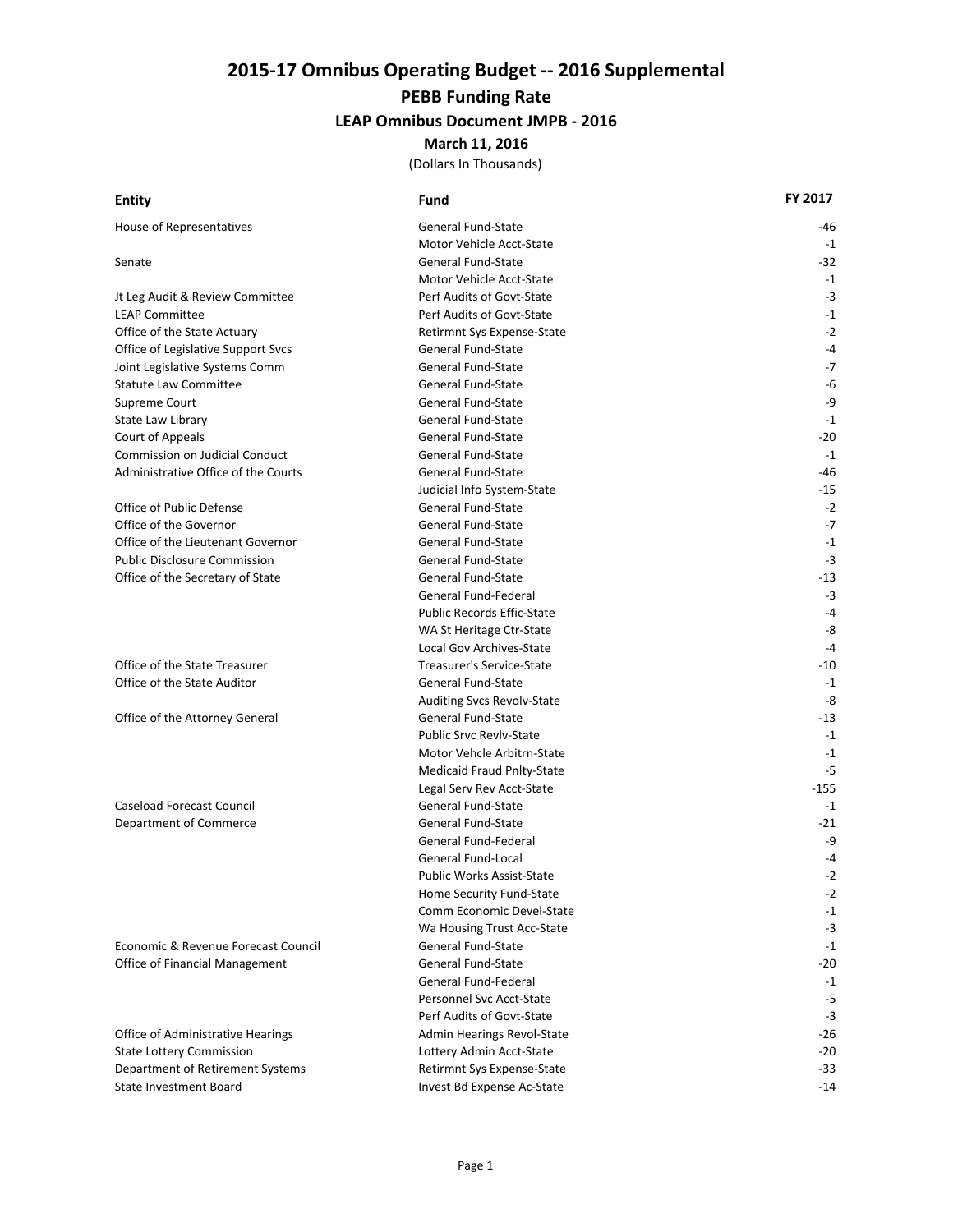# **2015‐17 Omnibus Operating Budget ‐‐ 2016 Supplemental**

# **PEBB Funding Rate**

## **LEAP Omnibus Document JMPB ‐ 2016**

#### **March 11, 2016**

| <b>Entity</b>                           | Fund                              | FY 2017 |
|-----------------------------------------|-----------------------------------|---------|
| Department of Revenue                   | <b>General Fund-State</b>         | -152    |
|                                         | <b>Timber Tax Distr Act-State</b> | $-5$    |
|                                         | <b>Business License-State</b>     | -8      |
| Board of Tax Appeals                    | General Fund-State                | $-2$    |
| Minority & Women's Business Enterp      | Minority & Business-State         | $-3$    |
| Office of Insurance Commissioner        | General Fund-Federal              | $-1$    |
|                                         | Insurance Comm Regul-State        | -33     |
| State Board of Accountancy              | <b>CPA Account-State</b>          | $-1$    |
| Dept of Enterprise Services             | <b>Building Code Cncl-State</b>   | $-1$    |
| Washington Horse Racing Commission      | Horse Racing Commsn-State         | $-3$    |
| Liquor and Cannabis Board               | General Fund-Federal              | $-1$    |
|                                         | Liquor Revolving Acc-State        | -39     |
| Utilities and Transportation Comm       | General Fund-Local                | $-2$    |
|                                         | <b>Public Srvc Revly-State</b>    | -20     |
|                                         | Pipeline Safety-State             | $-1$    |
|                                         | Pipeline Safety-Federal           | $-1$    |
| Board for Volunteer Firefighters        | Volun Firefighters-State          | $-1$    |
| <b>Military Department</b>              | General Fund-State                | $-5$    |
|                                         | General Fund-Federal              | $-26$   |
|                                         | Enhanced 911 Account-State        | -11     |
|                                         | Worker & Comm Right-State         | $-1$    |
| <b>Public Employment Relations Comm</b> | <b>General Fund-State</b>         | $-2$    |
|                                         | Personnel Svc Acct-State          | $-2$    |
| Archaeology & Historic Preservation     | General Fund-State                | $-2$    |
|                                         | General Fund-Federal              | $-1$    |
| WA State Health Care Authority          | General Fund-State                | -67     |
|                                         | General Fund-Federal              | -75     |
|                                         | St Hith Care Admn Ac-State        | -13     |
| Human Rights Commission                 | <b>General Fund-State</b>         | $-2$    |
|                                         | General Fund-Federal              | $-1$    |
| Bd of Industrial Insurance Appeals      | <b>Accident Account-State</b>     | $-17$   |
|                                         | <b>Medical Aid Account-State</b>  | $-17$   |
| Criminal Justice Training Comm          | General Fund-State                | $-5$    |
| Department of Labor and Industries      | General Fund-State                | $-17$   |
|                                         | Electrical License-State          | -26     |
|                                         | Worker & Comm Right-State         | $-1$    |
|                                         | Public Works Admin-State          | $-4$    |
|                                         | <b>Accident Account-State</b>     | $-179$  |
|                                         | Medical Aid Account-State         | $-176$  |
|                                         | Plumbing Certificate-State        | $-1$    |
|                                         | Pressure Systems Saf-State        | -3      |
| Department of Health                    | General Fund-State                | -39     |
|                                         | General Fund-Federal              | -81     |
|                                         | General Fund-Local                | $-28$   |
|                                         | Health Prfessns Acct-State        | -68     |
|                                         | Safe Drink Wtr Acct-State         | $-3$    |
|                                         | Drinking Water Assis-Federal      | $-7$    |
|                                         | Water Works Op Cert-State         | $-1$    |
|                                         | <b>Biotoxin Account-State</b>     | $-1$    |
|                                         | <b>State Toxics Control-State</b> | $-3$    |
|                                         | Med Test Site Licen-State         | $-3$    |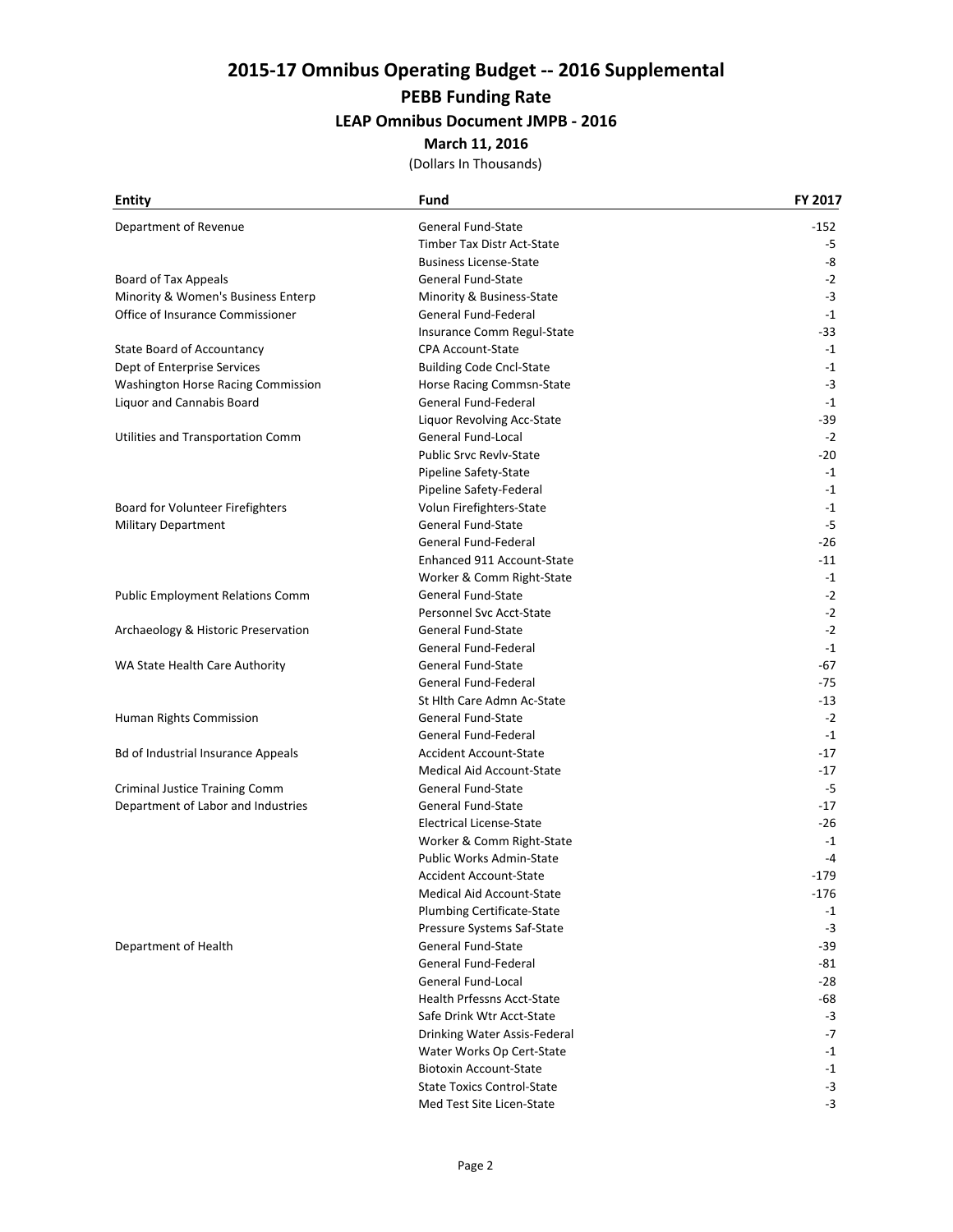# **2015‐17 Omnibus Operating Budget ‐‐ 2016 Supplemental PEBB Funding Rate**

#### **LEAP Omnibus Document JMPB ‐ 2016**

#### **March 11, 2016**

| <b>Entity</b>                          | Fund                                | FY 2017  |
|----------------------------------------|-------------------------------------|----------|
| Department of Veterans' Affairs        | General Fund-State                  | -29      |
|                                        | General Fund-Federal                | -47      |
|                                        | General Fund-Local                  | $-24$    |
|                                        | Veteran Estate Mgmt-Local           | $-1$     |
| <b>Department of Corrections</b>       | General Fund-State                  | $-1,182$ |
|                                        | WA Auto Theft Prevnt-State          | $-3$     |
| Dept of Services for the Blind         | General Fund-State                  | $-2$     |
|                                        | General Fund-Federal                | $-10$    |
| <b>Employment Security Department</b>  | General Fund-Federal                | $-30$    |
|                                        | General Fund-Local                  | -9       |
|                                        | Unemploy Comp Admin-Federal         | -190     |
|                                        | Admin Contingen Acct-State          | $-4$     |
|                                        | <b>Employment Service-State</b>     | $-10$    |
| Dept of Social and Health Services     | General Fund-State                  | $-1,784$ |
|                                        | General Fund-Federal                | -599     |
| Columbia River Gorge Commission        | General Fund-State                  | $-1$     |
|                                        | General Fund-Local                  | $-1$     |
| Department of Ecology                  | <b>General Fund-State</b>           | -37      |
|                                        | General Fund-Federal                | $-35$    |
|                                        | <b>General Fund-Local</b>           | $-4$     |
|                                        | <b>Reclamation Acct-State</b>       | $-3$     |
|                                        | Flood Control Assist-State          | $-1$     |
|                                        | Waste Reduct/Recycle-State          | -6       |
|                                        | Worker & Comm Right-State           | $-1$     |
|                                        | <b>State Toxics Control-State</b>   | -73      |
|                                        | <b>Local Toxics Control-State</b>   | $-3$     |
|                                        | Water Quality Permit-State          | $-28$    |
|                                        | Underground Storage-State           | $-3$     |
|                                        | <b>Biosolids Prmt Acct-State</b>    | $-1$     |
|                                        | <b>Environ Legacy Stwd-State</b>    | -14      |
|                                        | Hazardous Waste-State               | -4       |
|                                        | Air Poll Contr Acct-State           | $-3$     |
|                                        | Oil Spill Prevn Acct-State          | -4       |
|                                        | Air Oper Permit Acct-State          | $-2$     |
|                                        | Water Poll Ctrl Adm-State           | $-1$     |
|                                        | <b>Water Pollution Ctrl-Federal</b> | $-1$     |
| WA Pollution Liab Insurance Program    | Pollution Liab Insur-State          | $-1$     |
| <b>State Parks and Recreation Comm</b> | Parks Renewal Acct-State            | $-135$   |
| Rec and Conservation Funding Board     | General Fund-State                  | $-1$     |
|                                        | General Fund-Federal                | $-1$     |
|                                        | <b>Recreation Resources-State</b>   | $-3$     |
| Environ & Land Use Hearings Office     | General Fund-State                  | $-2$     |
| <b>State Conservation Commission</b>   | General Fund-State                  | $-3$     |
| Dept of Fish and Wildlife              | General Fund-State                  | -49      |
|                                        | General Fund-Federal                | -65      |
|                                        | General Fund-Local                  | -36      |
|                                        | Aquatic Lands Acct-State            | -9       |
|                                        | Recreatnl Fish Enhan-State          | $-1$     |
|                                        | Warm Water Game Fish-State          | $-2$     |
|                                        | State Wildlife Acct-State           | $-69$    |
|                                        | Environ Legacy Stwd-State           | $-1$     |
|                                        |                                     |          |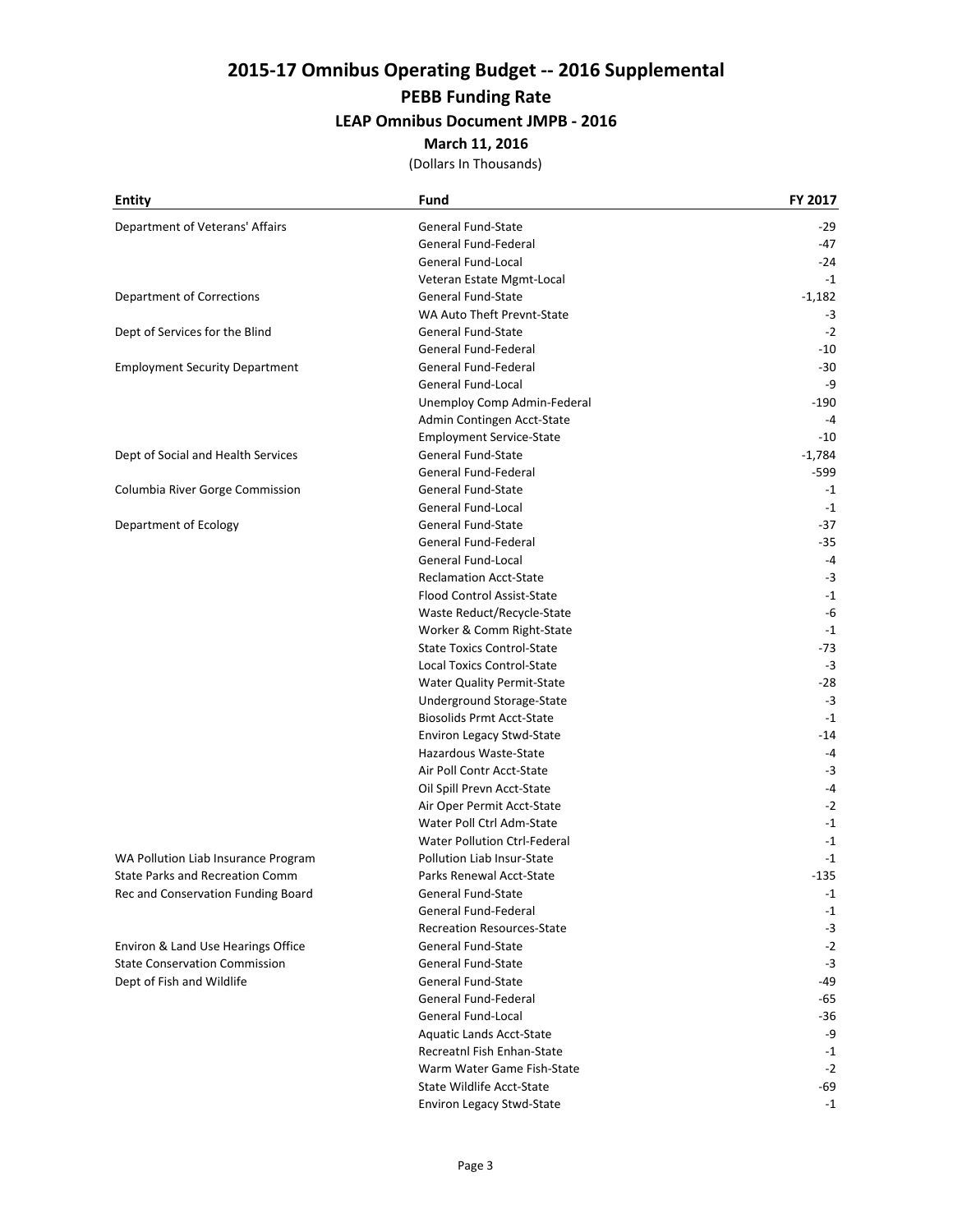# **2015‐17 Omnibus Operating Budget ‐‐ 2016 Supplemental**

### **PEBB Funding Rate**

#### **LEAP Omnibus Document JMPB ‐ 2016**

#### **March 11, 2016**

| <b>Entity</b>                      | Fund                              | FY 2017  |
|------------------------------------|-----------------------------------|----------|
| <b>Puget Sound Partnership</b>     | General Fund-State                | -4       |
|                                    | General Fund-Federal              | -3       |
| Department of Natural Resources    | <b>General Fund-State</b>         | -43      |
|                                    | General Fund-Federal              | $-2$     |
|                                    | Forest Development-State          | $-33$    |
|                                    | ORV/NonHiwy Veh Acct-State        | $-4$     |
|                                    | Surveys & Maps Acct-State         | $-1$     |
|                                    | Aquatic Lands Acct-State          | $-7$     |
|                                    | Res Mgmt Cost Acct-State          | -71      |
|                                    | <b>Surface Mining Recl-State</b>  | $-1$     |
|                                    | Forest & Fish Suppt-State         | $-1$     |
|                                    | <b>Forest Practices App-State</b> | $-1$     |
|                                    | NOVA Program Account-State        | $-1$     |
|                                    | Agric College Trst-State          | $-2$     |
| Department of Agriculture          | General Fund-State                | -14      |
|                                    | General Fund-Federal              | -6       |
|                                    | Aquatic Lands Acct-State          | $-1$     |
|                                    | <b>State Toxics Control-State</b> | $-3$     |
| Washington State Patrol            | General Fund-State                | $-45$    |
|                                    | General Fund-Federal              | $-3$     |
|                                    | <b>General Fund-Local</b>         | $-1$     |
|                                    | Death Investigations-State        | -6       |
|                                    | <b>Cnty Criminal Justic-State</b> | $-1$     |
|                                    | Munic Criminal Justi-State        | $-1$     |
|                                    | Fire Serv Trng Acct-State         | $-4$     |
|                                    | <b>Fngrprint ID Account-State</b> | -9       |
| Department of Licensing            | General Fund-State                | $-1$     |
|                                    | Architects' License-State         | $-1$     |
|                                    | Profess Engineers'-State          | $-3$     |
|                                    | Real Estate Cmsn-State            | -8       |
|                                    | Uniform Commer Code-State         | $-2$     |
|                                    | Real Est App C Acct-State         | $-1$     |
|                                    | <b>Business Professions-State</b> | -14      |
| <b>Public Schools</b>              | <b>General Fund-State</b>         | -31      |
|                                    | General Fund-Federal              | -18      |
| Washington Charter School Comm     | General Fund-State                | $-1$     |
| Student Achievement Council        | <b>General Fund-State</b>         | -6       |
|                                    | General Fund-Federal              | $-3$     |
| University of Washington           | General Fund-State                | -269     |
|                                    | <b>Accident Account-State</b>     | $-3$     |
|                                    | <b>Medical Aid Account-State</b>  | $-1$     |
| <b>Washington State University</b> | General Fund-State                | -192     |
| Eastern Washington University      | General Fund-State                | $-51$    |
| Central Washington University      | General Fund-State                | -59      |
| The Evergreen State College        | General Fund-State                | -28      |
| Western Washington University      | General Fund-State                | -66      |
|                                    | <b>Education Legacy T A-State</b> | -9       |
| Community/Technical College System | General Fund-State                | $-1,211$ |
|                                    | <b>Education Legacy T A-State</b> | $-21$    |
| State School for the Blind         | <b>General Fund-State</b>         | -12      |
| Childhood Deafness & Hearing Loss  | General Fund-State                | $-17$    |